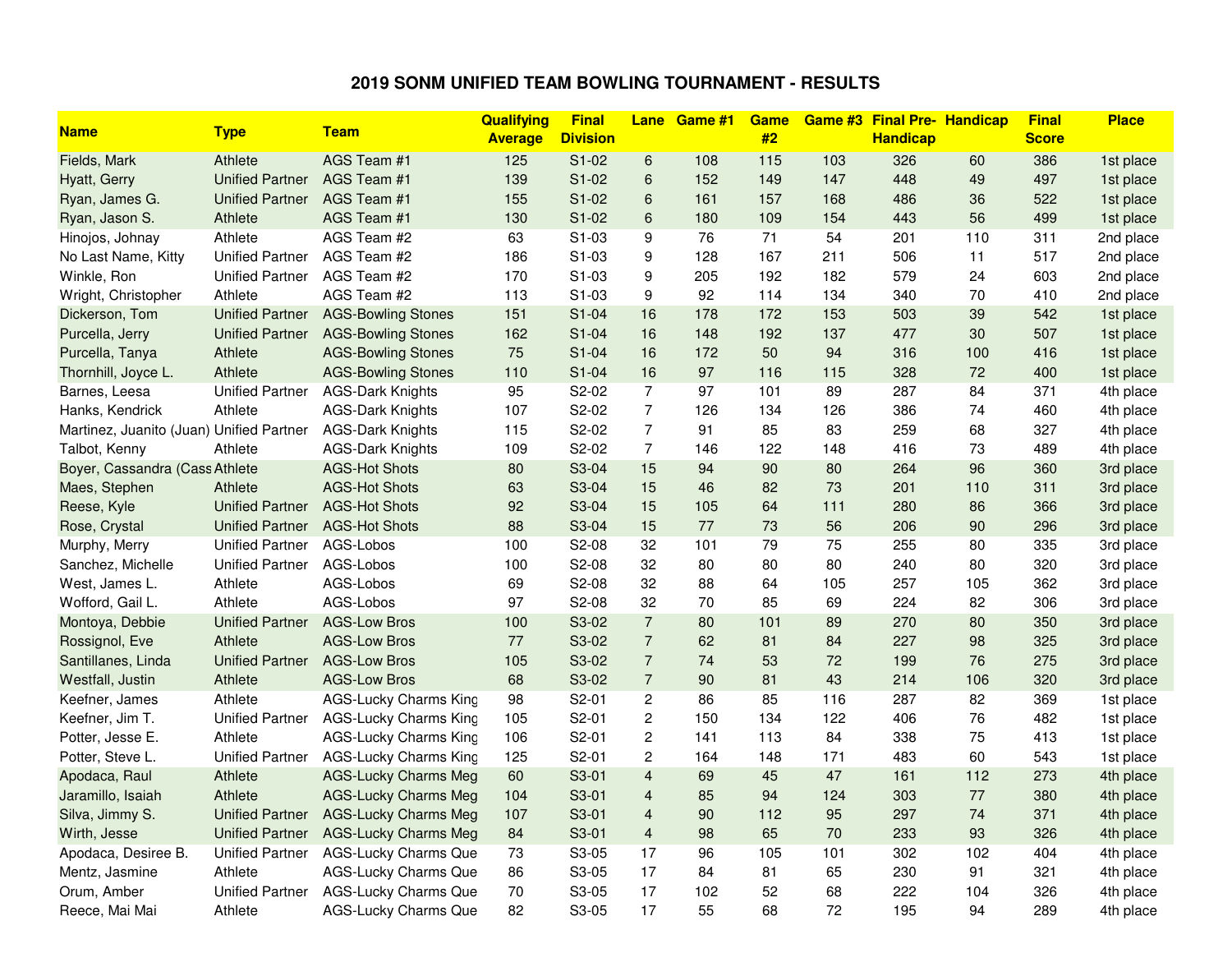| Galvan, Bernadette                     | Athlete                | <b>AGS-Lucky Charms Strik</b>  | 75  | S2-09  | 33             | 72  | 75  | 90  | 237 | 100    | 337 | 3rd place |
|----------------------------------------|------------------------|--------------------------------|-----|--------|----------------|-----|-----|-----|-----|--------|-----|-----------|
| Galvan, David                          | <b>Unified Partner</b> | <b>AGS-Lucky Charms Strik</b>  | 88  | S2-09  | 33             | 72  | 101 | 108 | 281 | 90     | 371 | 3rd place |
| Silva, Gilberto (Gil) U.               | <b>Unified Partner</b> | <b>AGS-Lucky Charms Strik</b>  | 103 | S2-09  | 33             | 122 | 100 | 97  | 319 | 78     | 397 | 3rd place |
| Silva, Jessica                         | Athlete                | <b>AGS-Lucky Charms Strik</b>  | 100 | S2-09  | 33             | 108 | 94  | 89  | 291 | 80     | 371 | 3rd place |
| Kim, Nathan                            | Athlete                | <b>AGS-Lucky Charms Strik</b>  | 102 | S2-08  | 30             | 99  | 98  | 122 | 319 | 78     | 397 | 2nd place |
| Magee, Patrick J (PJ)                  | <b>Unified Partner</b> | <b>AGS-Lucky Charms Strik</b>  | 110 | S2-08  | 30             | 119 | 78  | 102 | 299 | 72     | 371 | 2nd place |
| Wagar, Alexandar                       | Athlete                | <b>AGS-Lucky Charms Strik</b>  | 88  | S2-08  | 30             | 93  | 72  | 70  | 235 | 90     | 325 | 2nd place |
| Wirth, Javan                           | <b>Unified Partner</b> | <b>AGS-Lucky Charms Strik</b>  | 75  | S2-08  | 30             | 65  | 50  | 66  | 181 | 100    | 281 | 2nd place |
| Evans, Timothy (Tim) M. Athlete        |                        | <b>AGS-Pin Pals</b>            | 92  | S2-09  | 35             | 86  | 105 | 101 | 292 | 86     | 378 | 2nd place |
| McMahon, Sarah                         | <b>Unified Partner</b> | <b>AGS-Pin Pals</b>            | 80  | S2-09  | 35             | 61  | 79  | 93  | 233 | 96     | 329 | 2nd place |
| Morris, Mya                            | <b>Unified Partner</b> | <b>AGS-Pin Pals</b>            | 60  | S2-09  | 35             | 83  | 74  | 59  | 216 | 112    | 328 | 2nd place |
| Rooney, Deidre A.                      | Athlete                | <b>AGS-Pin Pals</b>            | 132 | S2-09  | 35             | 120 | 148 | 134 | 402 | 54     | 456 | 2nd place |
| Gonzales, Michael J.                   | Athlete                | <b>AGS-Power Rangers</b>       | 109 | S1-07  | 25             | 115 | 152 | 100 | 367 | 73     | 440 | 2nd place |
| Seigel, Gary                           | <b>Unified Partner</b> | <b>AGS-Power Rangers</b>       | 150 | S1-07  | 25             | 155 | 157 | 157 | 469 | 40     | 509 | 2nd place |
| Seigel, Lindsey                        | Athlete                | <b>AGS-Power Rangers</b>       | 90  | S1-07  | 25             | 109 | 109 | 92  | 310 | 88     | 398 | 2nd place |
| Seigel, Mary A.                        | <b>Unified Partner</b> | <b>AGS-Power Rangers</b>       | 120 | S1-07  | 25             | 127 | 151 | 127 | 405 | 64     | 469 | 2nd place |
| Longley, Phillip                       | Athlete                | <b>AGS-PR Bowlers</b>          | 102 | S2-04  | 14             | 97  | 98  | 110 | 305 | 78     | 383 | 3rd place |
| Longley, Rolley                        | Athlete                | <b>AGS-PR Bowlers</b>          | 116 | S2-04  | 14             | 79  | 127 | 96  | 302 | 67     | 369 | 3rd place |
| Thompson, Ed                           | <b>Unified Partner</b> | <b>AGS-PR Bowlers</b>          | 105 | S2-04  | 14             | 80  | 107 | 118 | 305 | 76     | 381 | 3rd place |
| Vargas, Victoria                       | <b>Unified Partner</b> | <b>AGS-PR Bowlers</b>          | 85  | S2-04  | 14             | 65  | 66  | 74  | 205 | 92     | 297 | 3rd place |
| Dumars, Henry S "Hank' Unified Partner |                        | <b>AGS-Stirke Force</b>        | 110 | S2-05  | 20             | 105 | 106 | 94  | 305 | 72     | 377 | 4th place |
| Lozoya, Selly                          | <b>Unified Partner</b> | <b>AGS-Stirke Force</b>        | 110 | S2-05  | 20             | 94  | 112 | 94  | 300 | 72     | 372 | 4th place |
| Schripsema, Ethan                      | Athlete                | <b>AGS-Stirke Force</b>        | 88  | S2-05  | 20             | 83  | 147 | 109 | 339 | 90     | 429 | 4th place |
| Strahan, Mary Sue                      | Athlete                | <b>AGS-Stirke Force</b>        | 88  | S2-05  | 20             | 71  | 83  | 72  | 226 | 90     | 316 | 4th place |
| Garcia, Matt                           | <b>Unified Partner</b> | <b>AGS-Striking Luck Charr</b> | 120 | S2-07  | 25             | 88  | 120 | 142 | 350 | 64     | 414 | 4th place |
| Garcia, Paul                           | Athlete                | <b>AGS-Striking Luck Charr</b> | 96  | S2-07  | 25             | 88  | 70  | 126 | 284 | 83     | 367 | 4th place |
| Logan, Christopher (Chr Athlete        |                        | <b>AGS-Striking Luck Charr</b> | 70  | S2-07  | 25             | 58  | 71  | 74  | 203 | 104    | 307 | 4th place |
| Logan, Chuck                           | <b>Unified Partner</b> | <b>AGS-Striking Luck Charr</b> | 95  | S2-07  | 25             | 95  | 77  | 84  | 256 | 84     | 340 | 4th place |
| Canterbury, Ella A.                    | <b>Unified Partner</b> | BLL-50 Shades of Crazy         | 85  | S1-09  | 34             | 80  | 77  | 111 | 268 | 92     | 360 | 3rd place |
| Canterbury, Jesse                      | Athlete                | BLL-50 Shades of Crazy         | 100 | S1-09  | 34             | 77  | 118 | 98  | 293 | 80     | 373 | 3rd place |
| Stewart, Amy L.                        | <b>Unified Partner</b> | BLL-50 Shades of Crazy         | 134 | S1-09  | 34             | 137 | 114 | 115 | 366 | 53     | 419 | 3rd place |
| Stewart, Billy D.                      | Athlete                | BLL-50 Shades of Crazy         | 120 | S1-09  | 34             | 123 | 112 | 122 | 357 | 64     | 421 | 3rd place |
| Andrade, Jose J.                       | Athlete                | BLL-Flying J's                 | 60  | S1-02A | $\overline{7}$ | 60  | 107 | 77  | 244 | 112    | 356 | 1st place |
| Andrade, Lillia                        | <b>Unified Partner</b> | <b>BLL-Flying J's</b>          | 74  | S1-02A | $\overline{7}$ | 67  | 96  | 56  | 219 | 101    | 320 | 1st place |
| Caldwell, Joshua                       | Athlete                | <b>BLL-Flying J's</b>          | 63  | S1-02A | $\overline{7}$ | 59  | 54  | 62  | 175 | 110    | 285 | 1st place |
| Caldwell, Terry                        | <b>Unified Partner</b> | <b>BLL-Flying J's</b>          | 77  | S1-02A | $\overline{7}$ | 99  | 45  | 72  | 216 | 98     | 314 | 1st place |
| Gaede, Patty                           | Athlete                | BLL-Manny and the Gutt         | 60  | S3-08  | 31             | 73  | 63  | 47  | 183 | 112    | 295 | 2nd place |
| Hallett, Elizabeth                     | <b>Unified Partner</b> | BLL-Manny and the Gutt         | 69  | S3-08  | 31             | 132 | 75  | 99  | 306 | 105    | 411 | 2nd place |
| Lopez, Diana                           | <b>Unified Partner</b> | BLL-Manny and the Gutt         | 68  | S3-08  | 31             | 79  | 102 | 91  | 272 | 106    | 378 | 2nd place |
| Ortega, Manuel                         | Athlete                | BLL-Manny and the Gutt         | 60  | S3-08  | 31             | 53  | 54  | 63  | 170 | 112    | 282 | 2nd place |
| Anzara, Donovan                        | <b>Unified Partner</b> | <b>BLL-Savage Strikers</b>     | 112 | S2-03  | 11             | 129 | 129 | 151 | 409 | 70     | 479 | 1st place |
| Anzara, Robert                         | Athlete                | <b>BLL-Savage Strikers</b>     | 87  | S2-03  | 11             | 87  | 103 | 114 | 304 | 90     | 394 | 1st place |
| Belone, Kierra                         | Athlete                | <b>BLL-Savage Strikers</b>     | 108 | S2-03  | 11             | 143 | 83  | 92  | 318 | 74     | 392 | 1st place |
| Moran, Marsden M                       | <b>Unified Partner</b> | <b>BLL-Savage Strikers</b>     | 107 | S2-03  | 11             | 111 | 116 | 115 | 342 | $74\,$ | 416 | 1st place |
| Chavez, Alesia                         | Athlete                | <b>BLL-Scoobies</b>            | 86  | S2-07  | 26             | 97  | 101 | 100 | 298 | 91     | 389 | 1st place |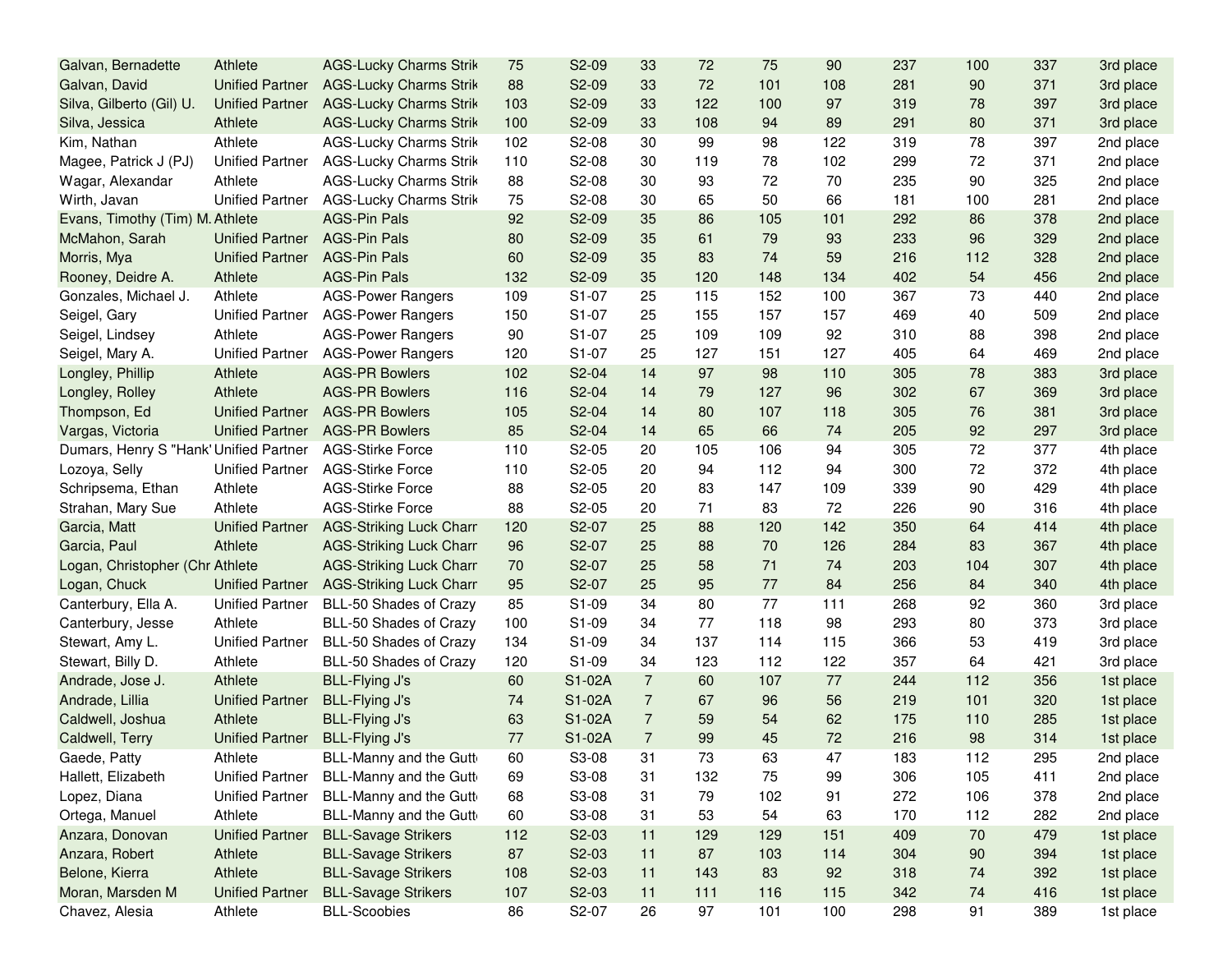| Chavez, Veronica                        | <b>Unified Partner</b> | <b>BLL-Scoobies</b>     | 86  | S2-07              | 26             | 109 | 90  | 101 | 300 | 91  | 391 | 1st place |
|-----------------------------------------|------------------------|-------------------------|-----|--------------------|----------------|-----|-----|-----|-----|-----|-----|-----------|
| Schorr, Donna                           | <b>Unified Partner</b> | <b>BLL-Scoobies</b>     | 117 | S2-07              | 26             | 140 | 151 | 157 | 448 | 66  | 514 | 1st place |
| Schorr, Jennifer                        | Athlete                | <b>BLL-Scoobies</b>     | 90  | S2-07              | 26             | 131 | 112 | 92  | 335 | 88  | 423 | 1st place |
| Baca, Pete E.                           | Athlete                | Cibola Co Cougars Tean  | 100 | S2-09              | 34             | 69  | 114 | 116 | 299 | 80  | 379 | 4th place |
| Silva, Diego                            | <b>Unified Partner</b> | Cibola Co Cougars Tean  | 85  | S2-09              | 34             | 63  | 49  | 66  | 178 | 92  | 270 | 4th place |
| Taradash, Daniel                        | <b>Unified Partner</b> | Cibola Co Cougars Tean  | 90  | S2-09              | 34             | 58  | 64  | 53  | 175 | 88  | 263 | 4th place |
| Torivio, Jordan Ray                     | Athlete                | Cibola Co Cougars Tean  | 90  | S2-09              | 34             | 46  | 34  | 46  | 126 | 88  | 214 | 4th place |
| Antonio, Anthony                        | Athlete                | Cibola Co Cougars Tean  | 61  | S3-06              | 23             | 68  | 55  | 57  | 180 | 111 | 291 | 3rd place |
| Brewer, Amanda                          | <b>Unified Partner</b> | Cibola Co Cougars Tean  | 65  | S3-06              | 23             | 79  | 112 | 87  | 278 | 108 | 386 | 3rd place |
| Garcia, Michael                         | Athlete                | Cibola Co Cougars Tean  | 65  | S3-06              | 23             | 59  | 44  | 25  | 128 | 108 | 236 | 3rd place |
| Toll, Jannifer                          | <b>Unified Partner</b> | Cibola Co Cougars Tean  | 100 | S3-06              | 23             | 112 | 124 | 88  | 324 | 80  | 404 | 3rd place |
| Mestas, Rebecca                         | <b>Unified Partner</b> | Cibola Co Cougars Tean  | 70  | S3-08              | 30             | 73  | 103 | 64  | 240 | 104 | 344 | 4th place |
| Molina, Kim                             | <b>Unified Partner</b> | Cibola Co Cougars Tean  | 62  | S3-08              | 30             | 77  | 107 | 107 | 291 | 110 | 401 | 4th place |
| Pocowatchit, Nani                       | Athlete                | Cibola Co Cougars Tean  | 60  | S3-08              | 30             | 63  | 50  | 76  | 189 | 112 | 301 | 4th place |
| Sandoval, Camille                       | Athlete                | Cibola Co Cougars Tean  | 67  | S3-08              | 30             | 35  | 68  | 30  | 133 | 106 | 239 | 4th place |
| Gutierrez, Bobby J.                     | Athlete                | Cibola Co Cougars Tean  | 61  | S3-07              | 25             | 58  | 45  | 61  | 164 | 111 | 275 | 4th place |
| Lange, Charles (Chuck)                  | <b>Unified Partner</b> | Cibola Co Cougars Tean  | 73  | S3-07              | 25             | 95  | 122 | 101 | 318 | 102 | 420 | 4th place |
| Lange, Chris                            | Athlete                | Cibola Co Cougars Tean  | 60  | S3-07              | 25             | 31  | 51  | 59  | 141 | 112 | 253 | 4th place |
| Peaker, Thomas                          | <b>Unified Partner</b> | Cibola Co Cougars Tean  | 95  | S3-07              | 25             | 127 | 127 | 161 | 415 | 84  | 499 | 4th place |
| Lucero, Kaiden                          | Athlete                | Cibola Co Cougars Tean  | 61  | S3-03              | 12             | 58  | 34  | 40  | 132 | 111 | 243 | 3rd place |
| Saucedo, Ted C.                         | <b>Unified Partner</b> | Cibola Co Cougars Tean  | 110 | S3-03              | 12             | 92  | 112 | 70  | 274 | 72  | 346 | 3rd place |
| Williams, Drequon                       | Athlete                | Cibola Co Cougars Tean  | 65  | S3-03              | 12             | 129 | 117 | 103 | 349 | 108 | 457 | 3rd place |
| Witt, Christopher                       | <b>Unified Partner</b> | Cibola Co Cougars Tean  | 95  | S3-03              | 12             | 90  | 100 | 96  | 286 | 84  | 370 | 3rd place |
| Kegel, Andrew                           | Athlete                | LC-7 Arrows             | 105 | $S1-05$            | 18             | 87  | 123 | 104 | 314 | 76  | 390 | 4th place |
| Kegel, David L.                         | <b>Unified Partner</b> | <b>LC-7 Arrows</b>      | 161 | $S1-05$            | 18             | 183 | 159 | 134 | 476 | 31  | 507 | 4th place |
| Ramsey, Gary Lynn                       | <b>Unified Partner</b> | LC-7 Arrows             | 144 | $S1-05$            | 18             | 113 | 136 | 133 | 382 | 45  | 427 | 4th place |
| Ramsey, Jeremy                          | Athlete                | <b>LC-7 Arrows</b>      | 86  | $S1-05$            | 18             | 60  | 97  | 80  | 237 | 91  | 328 | 4th place |
| Contreras, Jose I.                      | <b>Unified Partner</b> | LC-Bulldawgs            | 110 | S2-06              | 24             | 177 | 94  | 113 | 384 | 72  | 456 | 2nd place |
| Lira, Glorya                            | Athlete                | LC-Bulldawgs            | 68  | S2-06              | 24             | 71  | 96  | 92  | 259 | 106 | 365 | 2nd place |
| Nunez, Summer                           | Athlete                | LC-Bulldawgs            | 86  | S2-06              | 24             | 102 | 110 | 98  | 310 | 91  | 401 | 2nd place |
| Sandoval, Mary M. (Mar, Unified Partner |                        | LC-Bulldawgs            | 118 | S2-06              | 24             | 137 | 125 | 139 | 401 | 66  | 467 | 2nd place |
| Russell, Charles R.                     | <b>Unified Partner</b> | <b>LC-Gold Medalers</b> | 145 | S2-04              | 15             | 116 | 116 | 116 | 348 | 44  | 392 | 4th place |
| Russell, Sara Jane                      | Athlete                | <b>LC-Gold Medalers</b> | 60  | S2-04              | 15             | 48  | 48  | 48  | 144 | 112 | 256 | 4th place |
| Vigil, Fatima                           | Athlete                | <b>LC-Gold Medalers</b> | 82  | S2-04              | 15             | 68  | 88  | 75  | 231 | 94  | 325 | 4th place |
| Vigil, Joseph                           | <b>Unified Partner</b> | <b>LC-Gold Medalers</b> | 118 | S2-04              | 15             | 114 | 122 | 107 | 343 | 66  | 409 | 4th place |
| Bernal, Beatrice G.                     | <b>Unified Partner</b> | LC-Hambone              | 89  | S2-03              | 12             | 63  | 108 | 78  | 249 | 89  | 338 | 2nd place |
| Gonzales, Teresa "Terry Athlete         |                        | LC-Hambone              | 88  | S <sub>2</sub> -03 | 12             | 75  | 79  | 98  | 252 | 90  | 342 | 2nd place |
| Norfleet, Ronda                         | <b>Unified Partner</b> | LC-Hambone              | 124 | S2-03              | 12             | 127 | 142 | 126 | 395 | 61  | 456 | 2nd place |
| Tracy, Tyler                            | Athlete                | LC-Hambone              | 112 | S2-03              | 12             | 163 | 128 | 125 | 416 | 70  | 486 | 2nd place |
| Ramirez, Jeffrey                        | Athlete                | LC-Justice League       | 110 | S1-09              | 36             | 114 | 93  | 91  | 298 | 72  | 370 | 2nd place |
| Ramirez, Larry                          | <b>Unified Partner</b> | LC-Justice League       | 101 | S1-09              | 36             | 122 | 145 | 133 | 400 | 79  | 479 | 2nd place |
| Ramirez, Nancy D.                       | <b>Unified Partner</b> | LC-Justice League       | 128 | S1-09              | 36             | 99  | 138 | 132 | 369 | 58  | 427 | 2nd place |
| Vick, Sadie L.                          | Athlete                | LC-Justice League       | 98  | S1-09              | 36             | 99  | 110 | 104 | 313 | 82  | 395 | 2nd place |
| Baesler, Austin M.                      | <b>Unified Partner</b> | LC-Pizzas               | 101 | S2-02              | $\sqrt{5}$     | 101 | 117 | 226 | 444 | 79  | 523 | 2nd place |
| George, Gregory                         | Athlete                | LC-Pizzas               | 136 | S2-02              | $\overline{5}$ | 88  | 82  | 132 | 302 | 51  | 353 | 2nd place |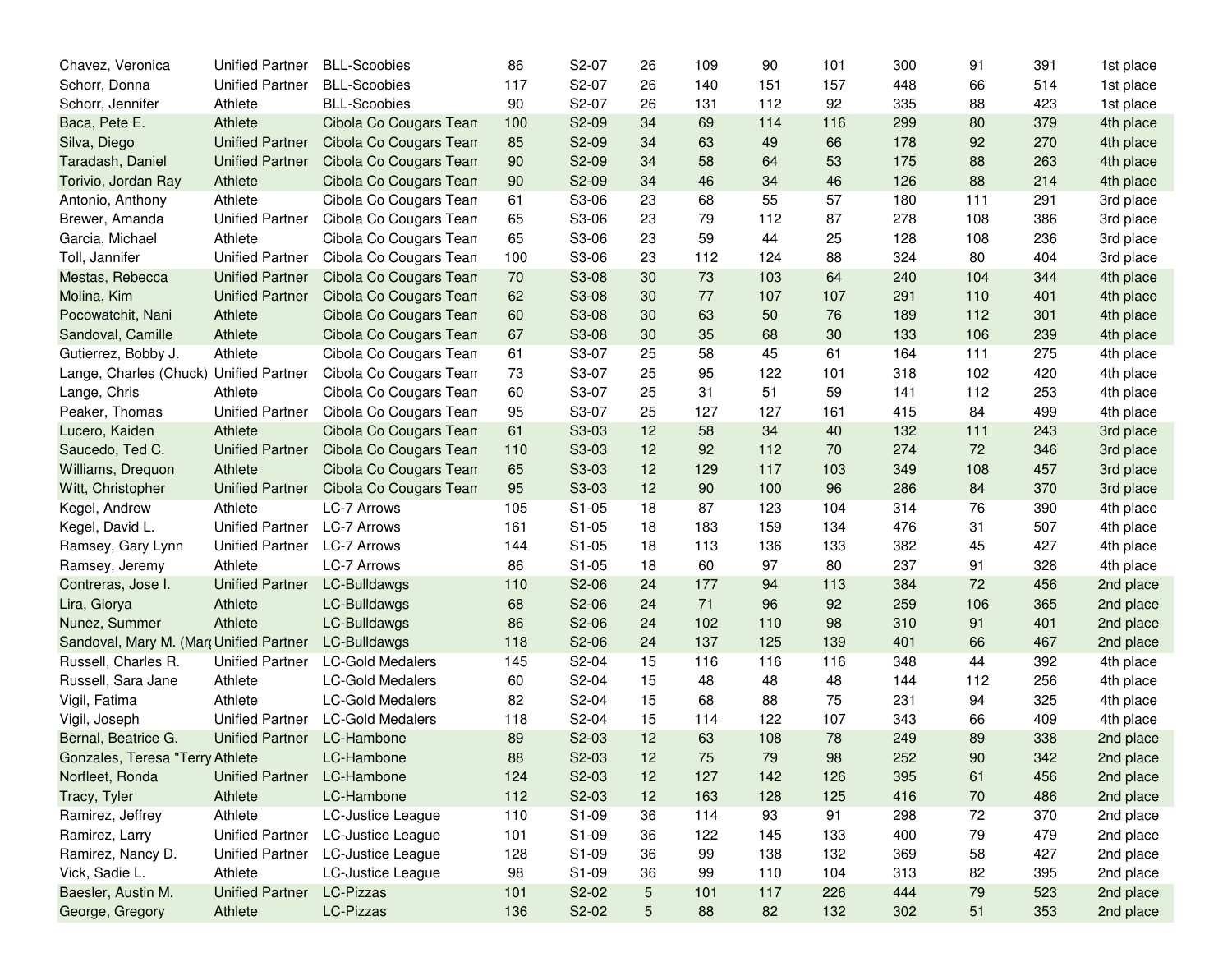| Jenkins, Mark A.                       | <b>Unified Partner</b> | LC-Pizzas                 | 113 | S2-02 | 5              | 111 | 129    | 135 | 375 | 70  | 445 | 2nd place |
|----------------------------------------|------------------------|---------------------------|-----|-------|----------------|-----|--------|-----|-----|-----|-----|-----------|
| Jones, James "Jim"                     | Athlete                | <b>LC-Pizzas</b>          | 79  | S2-02 | 5              | 86  | 90     | 83  | 259 | 97  | 356 | 2nd place |
| Cline, Corie                           | Athlete                | <b>LC-Raiders</b>         | 86  | S2-07 | 27             | 76  | 78     | 96  | 250 | 91  | 341 | 2nd place |
| Juarez, Santiago                       | Athlete                | LC-Raiders                | 121 | S2-07 | 27             | 135 | 127    | 163 | 425 | 63  | 488 | 2nd place |
| Salcido, Derrick                       | Athlete                | LC-Raiders                | 99  | S2-07 | 27             | 133 | 134    | 175 | 442 | 81  | 523 | 2nd place |
| Scroggins, Edda Liss                   | <b>Unified Partner</b> | LC-Raiders                | 73  | S2-07 | 27             | 109 | 69     | 80  | 258 | 102 | 360 | 2nd place |
| Hall, George N.                        | Athlete                | <b>LC-Rhinos</b>          | 61  | S3-01 | $\overline{2}$ | 44  | 73     | 101 | 218 | 111 | 329 | 1st place |
| Jobe, Billy                            | Athlete                | <b>LC-Rhinos</b>          | 93  | S3-01 | $\overline{2}$ | 101 | 84     | 102 | 287 | 86  | 373 | 1st place |
| Lazarin, Pedro                         | <b>Unified Partner</b> | LC-Rhinos                 | 75  | S3-01 | $\overline{2}$ | 104 | 70     | 87  | 261 | 100 | 361 | 1st place |
| Martinez, Joaquin E.                   | <b>Unified Partner</b> | LC-Rhinos                 | 131 | S3-01 | $\overline{c}$ | 144 | 176    | 140 | 460 | 55  | 515 | 1st place |
| Dickerson, Kathryn                     | Athlete                | <b>LC-Strike Queens</b>   | 108 | S1-06 | 23             | 122 | 130    | 113 | 365 | 74  | 439 | 1st place |
| Kegel, Darlene M.                      | <b>Unified Partner</b> | <b>LC-Strike Queens</b>   | 124 | S1-06 | 23             | 121 | 127    | 112 | 360 | 61  | 421 | 1st place |
| Moberly, Megan                         | Athlete                | <b>LC-Strike Queens</b>   | 112 | S1-06 | 23             | 114 | 127    | 143 | 384 | 70  | 454 | 1st place |
| Terrazas, Stephanie S.                 | <b>Unified Partner</b> | <b>LC-Strike Queens</b>   | 128 | S1-06 | 23             | 140 | 169    | 173 | 482 | 58  | 540 | 1st place |
| Folk, Beth Ann                         | <b>Unified Partner</b> | <b>LC-The Mum Bowlers</b> | 82  | S1-08 | 30             | 84  | 85     | 111 | 280 | 94  | 374 | 1st place |
| Folk, Michael                          | Athlete                | <b>LC-The Mum Bowlers</b> | 118 | S1-08 | 30             | 106 | 146    | 121 | 373 | 66  | 439 | 1st place |
| Salazar, Michelle A.                   | <b>Unified Partner</b> | <b>LC-The Mum Bowlers</b> | 115 | S1-08 | 30             | 130 | 114    | 127 | 371 | 68  | 439 | 1st place |
| Sills, Jeremy                          | Athlete                | <b>LC-The Mum Bowlers</b> | 142 | S1-08 | 30             | 128 | 181    | 151 | 460 | 46  | 506 | 1st place |
| Garriss, Jack                          | <b>Unified Partner</b> | Manzano-3 Guys and a C    | 108 | S1-08 | 29             | 132 | 139    | 117 | 388 | 74  | 462 | 2nd place |
| Garriss, Jeannie M.                    | Athlete                | Manzano-3 Guys and a C    | 87  | S1-08 | 29             | 109 | 110    | 116 | 335 | 90  | 425 | 2nd place |
| Maldonado, Daniel                      | <b>Unified Partner</b> | Manzano-3 Guys and a C    | 115 | S1-08 | 29             | 97  | 88     | 96  | 281 | 68  | 349 | 2nd place |
| Maldonado, Samuel (Sa Athlete          |                        | Manzano-3 Guys and a 0    | 149 | S1-08 | 29             | 163 | 133    | 112 | 408 | 41  | 449 | 2nd place |
| Hollingsworth, Carlos                  | Athlete                | Manzano-Gutter Done       | 60  | S3-02 | 8              | 62  | 80     | 72  | 214 | 112 | 326 | 4th place |
| Hollingsworth, Paul                    | <b>Unified Partner</b> | Manzano-Gutter Done       | 100 | S3-02 | 8              | 57  | 83     | 78  | 218 | 80  | 298 | 4th place |
| Kohr, Kathryn "Katie"                  | <b>Unified Partner</b> | Manzano-Gutter Done       | 110 | S3-02 | 8              | 88  | 88     | 88  | 264 | 72  | 336 | 4th place |
| Sedillo, Aaron                         | Athlete                | Manzano-Gutter Done       | 75  | S3-02 | 8              | 60  | 60     | 60  | 180 | 100 | 280 | 4th place |
| Collins, Amanda M                      | <b>Unified Partner</b> | Manzano-Purple Pride      | 90  | S2-06 | 21             | 103 | 87     | 109 | 299 | 88  | 387 | 1st place |
| Fajardo, Jonathan                      | Athlete                | Manzano-Purple Pride      | 70  | S2-06 | 21             | 109 | 65     | 57  | 231 | 104 | 335 | 1st place |
| Fajardo, Phillip                       | <b>Unified Partner</b> | Manzano-Purple Pride      | 150 | S2-06 | 21             | 172 | 165    | 150 | 487 | 40  | 527 | 1st place |
| Leon-Gurrero, Jonathan Athlete         |                        | Manzano-Purple Pride      | 85  | S2-06 | 21             | 116 | 114    | 153 | 383 | 92  | 475 | 1st place |
| Martin, Jonathan D.                    | Athlete                | Manzano-Splitz Happen     | 124 | S2-05 | 17             | 127 | 112    | 119 | 358 | 61  | 419 | 3rd place |
| Martin, Sally                          | <b>Unified Partner</b> | Manzano-Splitz Happen     | 108 | S2-05 | 17             | 125 | 124    | 81  | 330 | 74  | 404 | 3rd place |
| Pecastaing, Nick                       | <b>Unified Partner</b> | Manzano-Splitz Happen     | 110 | S2-05 | 17             | 138 | 128    | 141 | 407 | 72  | 479 | 3rd place |
| Stapleton, Hillary R.                  | Athlete                | Manzano-Splitz Happen     | 63  | S2-05 | 17             | 56  | 32     | 37  | 125 | 110 | 235 | 3rd place |
| Agosta, Max                            | Athlete                | Moriarty Team #1          | 86  | S3-04 | 14             | 88  | 106    | 100 | 294 | 91  | 385 | 2nd place |
| Gauna, Isidro                          | <b>Unified Partner</b> | Moriarty Team #1          | 82  | S3-04 | 14             | 82  | 99     | 85  | 266 | 94  | 360 | 2nd place |
| Gonzales Jr, Joey                      | Unified Partner        | Moriarty Team #1          | 82  | S3-04 | 14             | 82  | 78     | 69  | 229 | 94  | 323 | 2nd place |
| Gutierrez, Austin                      | Athlete                | Moriarty Team #1          | 75  | S3-04 | 14             | 76  | 72     | 85  | 233 | 100 | 333 | 2nd place |
| Bunch, Monica                          | <b>Unified Partner</b> | Moriarty Team #2          | 76  | S3-05 | 18             | 93  | 89     | 81  | 263 | 99  | 362 | 3rd place |
| Gibbard, Sedona                        | Athlete                | Moriarty Team #2          | 69  | S3-05 | 18             | 78  | $70\,$ | 102 | 250 | 105 | 355 | 3rd place |
| Gonzales, Joel                         | Athlete                | Moriarty Team #2          | 80  | S3-05 | 18             | 115 | 91     | 110 | 316 | 96  | 412 | 3rd place |
| Trujillo, Milo                         | <b>Unified Partner</b> | Moriarty Team #2          | 86  | S3-05 | 18             | 69  | 69     | 69  | 207 | 91  | 298 | 3rd place |
| Bankston, Don                          | <b>Unified Partner</b> | OC - Kitty Splitters      | 157 | S2-04 | 16             | 191 | 183    | 178 | 552 | 34  | 586 | 1st place |
| Bankston-Rajnicek, Cha Unified Partner |                        | OC - Kitty Splitters      | 87  | S2-04 | 16             | 166 | 113    | 98  | 377 | 90  | 467 | 1st place |
| Gallegos, Emilio                       | Athlete                | OC - Kitty Splitters      | 99  | S2-04 | 16             | 95  | 99     | 154 | 348 | 81  | 429 | 1st place |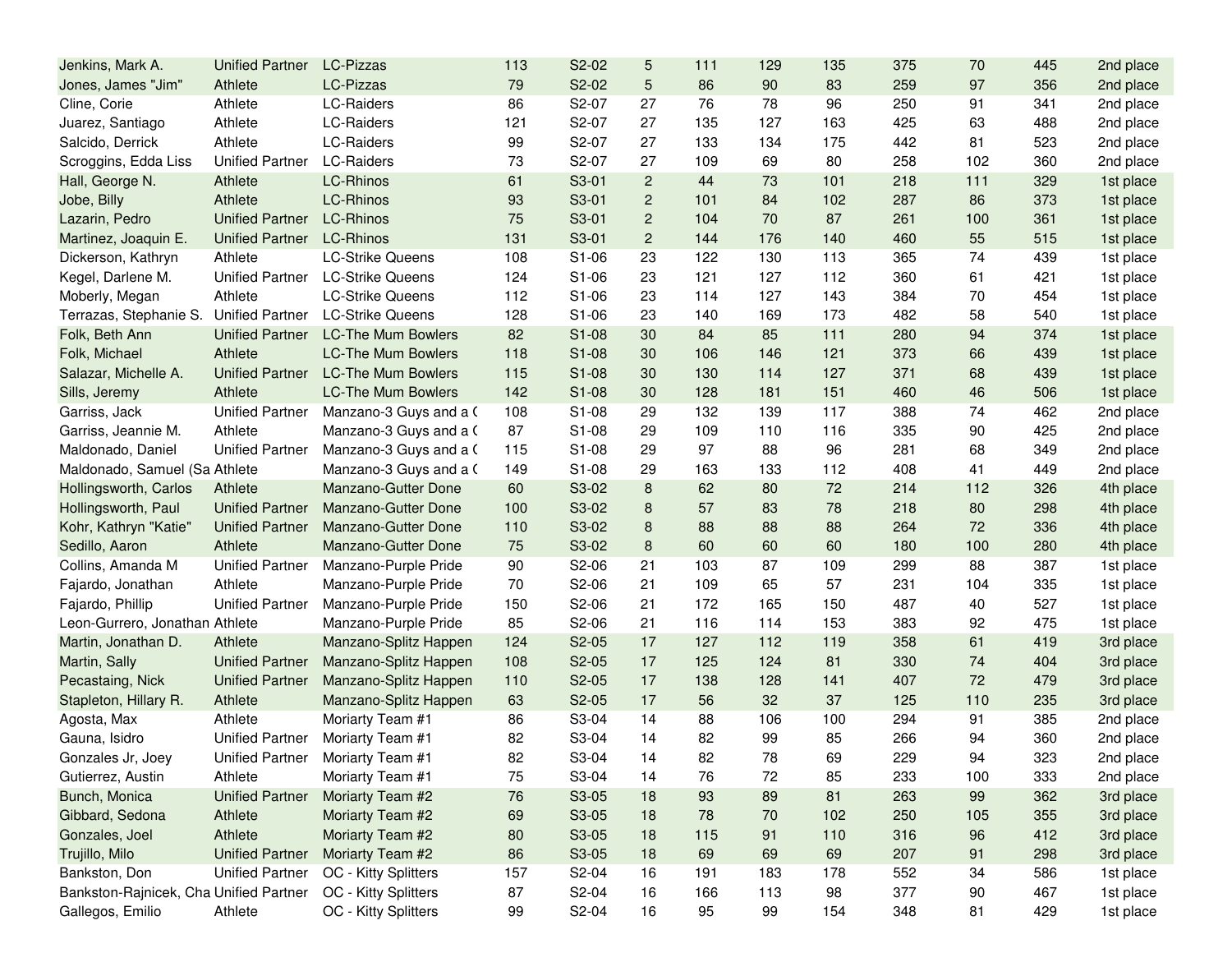| Gattis II, Steven                        | Athlete                | OC - Kitty Splitters    | 62  | S2-04              | 16 | 61  | 80  | 41  | 182 | 110 | 292 | 1st place |
|------------------------------------------|------------------------|-------------------------|-----|--------------------|----|-----|-----|-----|-----|-----|-----|-----------|
| Bradway, Anthony (Tony Athlete           |                        | OC - Splits and Giggles | 184 | S1-03              | 10 | 216 | 185 | 187 | 588 | 13  | 601 | 1st place |
| Cobb, Deborah K.                         | <b>Unified Partner</b> | OC - Splits and Giggles | 129 | $S1-03$            | 10 | 159 | 154 | 159 | 472 | 57  | 529 | 1st place |
| Cobb, Jesse D.                           | <b>Unified Partner</b> | OC - Splits and Giggles | 127 | $S1-03$            | 10 | 160 | 165 | 160 | 485 | 58  | 543 | 1st place |
| Cobb, Mary                               | Athlete                | OC - Splits and Giggles | 86  | S1-03              | 10 | 93  | 106 | 126 | 325 | 91  | 416 | 1st place |
| Beaty, Christian Scott                   | Athlete                | OC - Whatever's         | 104 | S2-05              | 18 | 104 | 127 | 118 | 349 | 77  | 426 | 2nd place |
| Beaty, Jerry W.                          | <b>Unified Partner</b> | OC - Whatever's         | 98  | S2-05              | 18 | 55  | 94  | 99  | 248 | 82  | 330 | 2nd place |
| Brusuelas, Cesar                         | Athlete                | OC - Whatever's         | 97  | S2-05              | 18 | 79  | 128 | 102 | 309 | 82  | 391 | 2nd place |
| Gallegos, Christopher                    | <b>Unified Partner</b> | OC - Whatever's         | 106 | S2-05              | 18 | 105 | 164 | 139 | 408 | 75  | 483 | 2nd place |
| Lujan, Amberlee                          | <b>Unified Partner</b> | Penasco                 | 75  | S3-06              | 24 | 121 | 110 | 102 | 333 | 100 | 433 | 1st place |
| Lujan, Christopher                       | Athlete                | Penasco                 | 76  | S3-06              | 24 | 139 | 114 | 87  | 340 | 99  | 439 | 1st place |
| Valdez, Gilbert P.                       | <b>Unified Partner</b> | Penasco                 | 74  | S3-06              | 24 | 143 | 92  | 103 | 338 | 101 | 439 | 1st place |
| Velarde, Jose "J.J" JR                   | Athlete                | Penasco                 | 65  | S3-06              | 24 | 96  | 109 | 53  | 258 | 108 | 366 | 1st place |
| Cole, Evan Haase                         | Athlete                | Providence Team #1      | 73  | S3-08              | 29 | 189 | 128 | 114 | 431 | 102 | 533 | 1st place |
| Milam, Bryan                             | Athlete                | Providence Team #1      | 75  | S3-08              | 29 | 94  | 91  | 40  | 225 | 100 | 325 | 1st place |
| Peralta, Wendy                           | <b>Unified Partner</b> | Providence Team #1      | 64  | S3-08              | 29 | 72  | 105 | 99  | 276 | 109 | 385 | 1st place |
| Stout, Mariah                            | <b>Unified Partner</b> | Providence Team #1      | 62  | S3-08              | 29 | 72  | 80  | 67  | 219 | 110 | 329 | 1st place |
| Aranda, Jerry                            | Athlete                | Providence Team #2      | 95  | S3-05              | 19 | 106 | 133 | 122 | 361 | 84  | 445 | 2nd place |
| Barrela, Jimmy                           | Athlete                | Providence Team #2      | 71  | S3-05              | 19 | 36  | 96  | 90  | 222 | 103 | 325 | 2nd place |
| Jones, Shatoya                           | <b>Unified Partner</b> | Providence Team #2      | 64  | S3-05              | 19 | 70  | 102 | 82  | 254 | 109 | 363 | 2nd place |
| Sturman, Haven                           | <b>Unified Partner</b> | Providence Team #2      | 66  | S3-05              | 19 | 83  | 97  | 62  | 242 | 107 | 349 | 2nd place |
| Castrellon, Monique                      | <b>Unified Partner</b> | Providence Team #3      | 63  | S3-07              | 27 | 87  | 92  | 74  | 253 | 110 | 363 | 3rd place |
| Monroy, Alexis                           | <b>Unified Partner</b> | Providence Team #3      | 65  | S3-07              | 27 | 61  | 110 | 87  | 258 | 108 | 366 | 3rd place |
| Moreau, Robert                           | Athlete                | Providence Team #3      | 80  | S3-07              | 27 | 114 | 105 | 81  | 300 | 96  | 396 | 3rd place |
| Scott, Rachel                            | Athlete                | Providence Team #3      | 68  | S3-07              | 27 | 77  | 80  | 66  | 223 | 106 | 329 | 3rd place |
| Abeyta, Virginia Ruth                    | Athlete                | Providence Team #4      | 71  | S3-04              | 16 | 45  | 52  | 63  | 160 | 103 | 263 | 4th place |
| Benefield, Jamie A.                      | <b>Unified Partner</b> | Providence Team #4      | 80  | S3-04              | 16 | 70  | 81  | 96  | 247 | 96  | 343 | 4th place |
| Cox, Tamara                              | Athlete                | Providence Team #4      | 72  | S3-04              | 16 | 72  | 45  | 37  | 154 | 102 | 256 | 4th place |
| Rodden, Annette                          | <b>Unified Partner</b> | Providence Team #4      | 82  | S3-04              | 16 | 89  | 78  | 86  | 253 | 94  | 347 | 4th place |
| Lopez, Amanda                            | Athlete                | Providence Team #5      | 82  | S3-06              | 22 | 79  | 83  | 74  | 236 | 94  | 330 | 2nd place |
| Martinez, Raquel                         | <b>Unified Partner</b> | Providence Team #5      | 66  | S3-06              | 22 | 78  | 109 | 70  | 257 | 107 | 364 | 2nd place |
| Salcido, Sarah                           | <b>Unified Partner</b> | Providence Team #5      | 67  | S3-06              | 22 | 69  | 51  | 49  | 169 | 106 | 275 | 2nd place |
| Shumate, Jenny                           | Athlete                | Providence Team #5      | 78  | S3-06              | 22 | 113 | 109 | 109 | 331 | 98  | 429 | 2nd place |
| Carralho, Susan                          | <b>Unified Partner</b> | Providence Team #6      | 62  | S3-07              | 26 | 122 | 161 | 141 | 424 | 110 | 534 | 1st place |
| McAllister, Sabrina                      | Athlete                | Providence Team #6      | 69  | S3-07              | 26 | 65  | 101 | 77  | 243 | 105 | 348 | 1st place |
| Quintana, Nelly                          | <b>Unified Partner</b> | Providence Team #6      | 71  | S3-07              | 26 | 57  | 71  | 58  | 186 | 103 | 289 | 1st place |
| Williams, Erica                          | Athlete                | Providence Team #6      | 82  | S <sub>3</sub> -07 | 26 | 69  | 89  | 85  | 243 | 94  | 337 | 1st place |
| Brown, Chennelle Ann                     | Athlete                | Providence Team #7      | 68  | S3-06              | 21 | 60  | 86  | 95  | 241 | 106 | 347 | 4th place |
| Edgell, Stephanie                        | <b>Unified Partner</b> | Providence Team #7      | 90  | S3-06              | 21 | 69  | 66  | 59  | 194 | 88  | 282 | 4th place |
| Katz, Shoshana                           | Athlete                | Providence Team #7      | 71  | S3-06              | 21 | 77  | 63  | 92  | 232 | 103 | 335 | 4th place |
| Lebeau-Ockimey, Aman Unified Partner     |                        | Providence Team #7      | 65  | S3-06              | 21 | 68  | 79  | 84  | 231 | 108 | 339 | 4th place |
| Jones, Debbie                            | <b>Unified Partner</b> | Royals-Dynamite         | 101 | S2-06              | 23 | 103 | 112 | 111 | 326 | 79  | 405 | 3rd place |
| Lucero, Jennifer A. (Jen Unified Partner |                        | Royals-Dynamite         | 96  | S2-06              | 23 | 102 | 112 | 121 | 335 | 83  | 418 | 3rd place |
| Markham, Vanessa                         | Athlete                | Royals-Dynamite         | 81  | S2-06              | 23 | 91  | 107 | 98  | 296 | 95  | 391 | 3rd place |
| Rowe, Melissa                            | Athlete                | Royals-Dynamite         | 108 | S2-06              | 23 | 108 | 127 | 123 | 358 | 74  | 432 | 3rd place |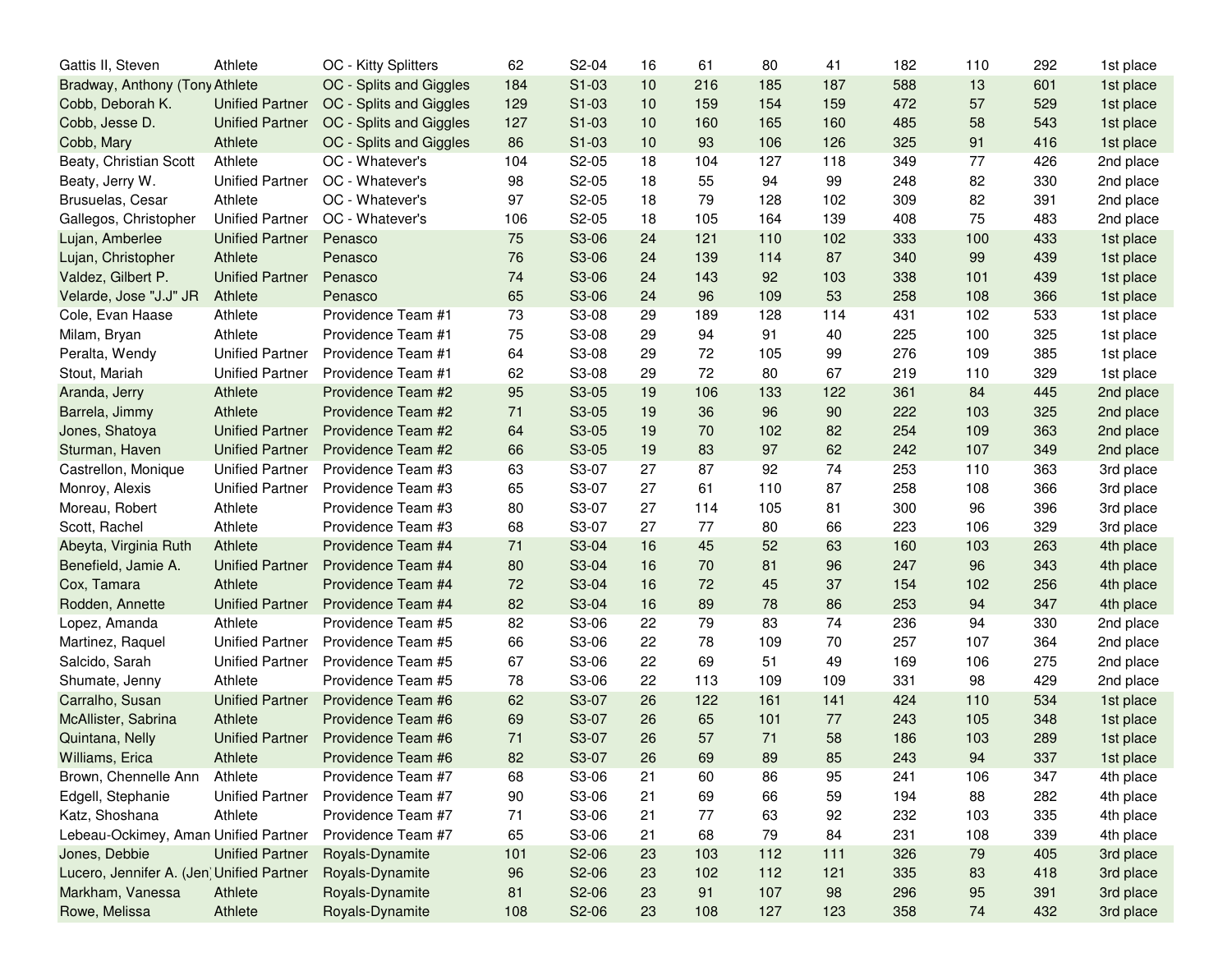| Lucero, Darline M                      | <b>Unified Partner</b> | Royals-Flying Tigers     | 105 | S3-03                          | 9            | 109 | 125 | 113 | 347 | 76  | 423 | 1st place |
|----------------------------------------|------------------------|--------------------------|-----|--------------------------------|--------------|-----|-----|-----|-----|-----|-----|-----------|
| Perea, Patty                           | Athlete                | Royals-Flying Tigers     | 60  | S3-03                          | 9            | 57  | 89  | 38  | 184 | 112 | 296 | 1st place |
| Storey, Angel M.                       | Athlete                | Royals-Flying Tigers     | 77  | S3-03                          | 9            | 82  | 62  | 76  | 220 | 98  | 318 | 1st place |
| Tsyitee, Ed F.                         | <b>Unified Partner</b> | Royals-Flying Tigers     | 96  | S3-03                          | 9            | 148 | 125 | 101 | 374 | 83  | 457 | 1st place |
| Dorsey, Terrence                       | Athlete                | Royals-Hotspots          | 113 | S1-06                          | 24           | 113 | 117 | 141 | 371 | 70  | 441 | 3rd place |
| Illidge, Joseph A Jr                   | <b>Unified Partner</b> | Royals-Hotspots          | 136 | S1-06                          | 24           | 147 | 119 | 98  | 364 | 51  | 415 | 3rd place |
| Santillanes, Johnny E.                 | <b>Unified Partner</b> | Royals-Hotspots          | 113 | S1-06                          | 24           | 112 | 92  | 116 | 320 | 70  | 390 | 3rd place |
| Stolte, Joshua A.                      | Athlete                | Royals-Hotspots          | 109 | S1-06                          | 24           | 122 | 120 | 125 | 367 | 73  | 440 | 3rd place |
| Hinton, Bradley                        | <b>Unified Partner</b> | Royals-That's How We F   | 82  | S1-07                          | 26           | 121 | 142 | 128 | 391 | 94  | 485 | 1st place |
| Johnston, Rebecca S                    | <b>Unified Partner</b> | Royals-That's How We F   | 143 | S1-07                          | 26           | 138 | 128 | 147 | 413 | 46  | 459 | 1st place |
| Storey, Ciriaco (Cid)                  | Athlete                | Royals-That's How We F   | 113 | S1-07                          | 26           | 119 | 130 | 109 | 358 | 70  | 428 | 1st place |
| Viramontes, Michael                    | Athlete                | Royals-That's How We F   | 126 | S1-07                          | 26           | 97  | 172 | 147 | 416 | 59  | 475 | 1st place |
| Chacon, Alvino S.                      | <b>Unified Partner</b> | RR-3 Guys and a Girl     | 143 | $S1-05$                        | 17           | 146 | 126 | 180 | 452 | 46  | 498 | 2nd place |
| Chacon, Grace A.                       | Athlete                | RR-3 Guys and a Girl     | 118 | $S1-05$                        | 17           | 133 | 118 | 120 | 371 | 66  | 437 | 2nd place |
| Velasquez, Christopher                 | Athlete                | RR-3 Guys and a Girl     | 91  | $S1-05$                        | 17           | 95  | 75  | 102 | 272 | 87  | 359 | 2nd place |
| Velasquez, Gilbert                     | <b>Unified Partner</b> | RR-3 Guys and a Girl     | 152 | $S1-05$                        | 17           | 121 | 150 | 105 | 376 | 38  | 414 | 2nd place |
| Escarcega, Christina Bre Athlete       |                        | <b>RR-Air Slicers</b>    | 96  | S3-04                          | 13           | 98  | 102 | 74  | 274 | 83  | 357 | 1st place |
| Johnson, Jeremy                        | <b>Unified Partner</b> | <b>RR-Air Slicers</b>    | 107 | S3-04                          | 13           | 138 | 127 | 133 | 398 | 74  | 472 | 1st place |
| Mattos, Angelina                       | Athlete                | <b>RR-Air Slicers</b>    | 60  | S3-04                          | 13           | 81  | 66  | 71  | 218 | 112 | 330 | 1st place |
| Mattos, Don                            | <b>Unified Partner</b> | <b>RR-Air Slicers</b>    | 98  | S3-04                          | 13           | 145 | 114 | 132 | 391 | 82  | 473 | 1st place |
| Kalaber, Peter F. Jr.                  | Athlete                | <b>RR-Bobcats</b>        | 98  | S2-03                          | 10           | 125 | 98  | 102 | 325 | 82  | 407 | 3rd place |
| Ramos, Alfredo                         | <b>Unified Partner</b> | <b>RR-Bobcats</b>        | 93  | S2-03                          | 10           | 107 | 96  | 77  | 280 | 86  | 366 | 3rd place |
| Ramos, Crystal E.                      | Athlete                | <b>RR-Bobcats</b>        | 69  | S2-03                          | 10           | 71  | 67  | 62  | 200 | 105 | 305 | 3rd place |
| Spiess, John Herman                    | <b>Unified Partner</b> | <b>RR-Bobcats</b>        | 156 | S2-03                          | 10           | 116 | 122 | 189 | 427 | 35  | 462 | 3rd place |
| Dean, Gary L.                          | <b>Unified Partner</b> | RR-Cowboys               | 95  | S1-09                          | 35           | 174 | 136 | 101 | 411 | 84  | 495 | 1st place |
| Hoffman, Ralph S.                      | <b>Unified Partner</b> | RR-Cowboys               | 113 | S1-09                          | 35           | 126 | 137 | 155 | 418 | 70  | 488 | 1st place |
| Loewenstein, James A.                  | Athlete                | RR-Cowboys               | 140 | S1-09                          | 35           | 122 | 100 | 153 | 375 | 48  | 423 | 1st place |
| Sylvester, Nick                        | Athlete                | RR-Cowboys               | 105 | S1-09                          | 35           | 106 | 117 | 91  | 314 | 76  | 390 | 1st place |
| Armstrong, David Lee                   | <b>Unified Partner</b> | <b>RR-Ducks</b>          | 120 | $S1-04$                        | 14           | 127 | 170 | 145 | 442 | 64  | 506 | 2nd place |
| Colhoff, Lynette                       | Athlete                | <b>RR-Ducks</b>          | 124 | $S1-04$                        | 14           | 129 | 148 | 123 | 400 | 61  | 461 | 2nd place |
| Darrow, Eric                           | Athlete                | <b>RR-Ducks</b>          | 90  | $S1-04$                        | 14           | 82  | 59  | 72  | 213 | 88  | 301 | 2nd place |
| Fevig, Ralph A.                        | <b>Unified Partner</b> | <b>RR-Ducks</b>          | 177 | $S1-04$                        | 14           | 137 | 190 | 158 | 485 | 18  | 503 | 2nd place |
| Romero, Daria Teresa                   | Athlete                | RR-Eagles                | 96  | S3-01                          | 3            | 87  | 117 | 86  | 290 | 83  | 373 | 3rd place |
| Romero, Summer                         | <b>Unified Partner</b> | RR-Eagles                | 80  | S3-01                          | 3            | 92  | 88  | 83  | 263 | 96  | 359 | 3rd place |
| Tetrev, Glenn Louis                    | <b>Unified Partner</b> | RR-Eagles                | 120 | S3-01                          | 3            | 125 | 153 | 122 | 400 | 64  | 464 | 3rd place |
| Tetrev, Thomas "Tommy Athlete          |                        | RR-Eagles                | 63  | S3-01                          | 3            | 67  | 96  | 78  | 241 | 110 | 351 | 3rd place |
| DeMarco, Al                            | <b>Unified Partner</b> | RR-Fab Four              | 107 | S <sub>3</sub> -0 <sub>2</sub> | 6            | 132 | 136 | 168 | 436 | 74  | 510 | 1st place |
| DeMarco, Virginia                      | Athlete                | RR-Fab Four              | 61  | S3-02                          | 6            | 63  | 59  | 82  | 204 | 111 | 315 | 1st place |
| Lenzo, Alex                            | <b>Unified Partner</b> | RR-Fab Four              | 122 | S3-02                          | 6            | 100 | 152 | 120 | 372 | 62  | 434 | 1st place |
| Ward, Jacob Ezekiel (Ze Athlete        |                        | RR-Fab Four              | 62  | S3-02                          | 6            | 88  | 64  | 52  | 204 | 110 | 314 | 1st place |
| Forsythe, Harley                       | <b>Unified Partner</b> | RR-Fantastic Four        | 76  | S3-03                          | 10           | 76  | 60  | 66  | 202 | 99  | 301 | 2nd place |
| Gossett, Sabrina Marie Unified Partner |                        | RR-Fantastic Four        | 63  | S3-03                          | 10           | 77  | 97  | 63  | 237 | 110 | 347 | 2nd place |
| Harvey, Dakota                         | Athlete                | <b>RR-Fantastic Four</b> | 103 | S3-03                          | 10           | 99  | 98  | 90  | 287 | 78  | 365 | 2nd place |
| Harvey, Dylan                          | Athlete                | RR-Fantastic Four        | 93  | S3-03                          | 10           | 123 | 102 | 100 | 325 | 86  | 411 | 2nd place |
| Hernandez, Monica                      | <b>Unified Partner</b> | RR-Huskeys               | 89  | S3-01                          | $\mathbf{1}$ | 93  | 107 | 77  | 277 | 89  | 366 | 2nd place |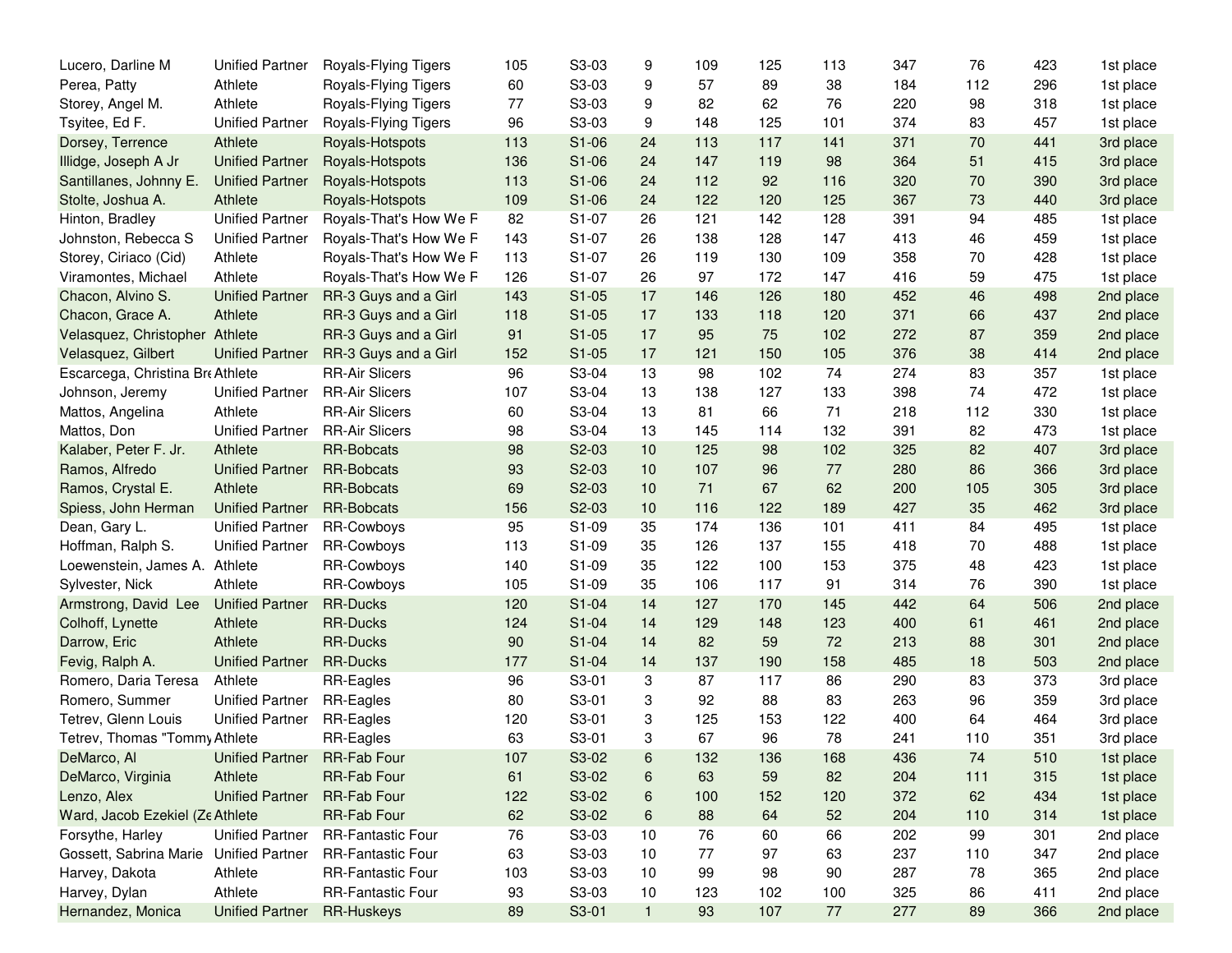| Medlin, Laina Krystl                     | Athlete                | <b>RR-Huskeys</b>              | 101 | S3-01              | $\mathbf{1}$ | 128 | 159 | 111 | 398 | 79  | 477 | 2nd place |
|------------------------------------------|------------------------|--------------------------------|-----|--------------------|--------------|-----|-----|-----|-----|-----|-----|-----------|
| Miller, David W                          | <b>Unified Partner</b> | <b>RR-Huskeys</b>              | 110 | S3-01              | $\mathbf{1}$ | 147 | 139 | 106 | 392 | 72  | 464 | 2nd place |
| Miller, Karen A.                         | Athlete                | <b>RR-Huskeys</b>              | 61  | S3-01              | $\mathbf{1}$ | 43  | 54  | 49  | 146 | 111 | 257 | 2nd place |
| Colhoff, Noel E.                         | <b>Unified Partner</b> | RR-JerJer's Kids               | 97  | S2-09              | 36           | 102 | 135 | 90  | 327 | 82  | 409 | 1st place |
| Romero, Daria Teresa                     | Athlete                | RR-JerJer's Kids               | 96  | S2-09              | 36           | 101 | 96  | 122 | 319 | 83  | 402 | 1st place |
| Trujillo, Miguel                         | <b>Unified Partner</b> | RR-JerJer's Kids               | 123 | S2-09              | 36           | 166 | 141 | 151 | 458 | 62  | 520 | 1st place |
| Walsh, Gerald R. "Jerry' Athlete         |                        | RR-JerJer's Kids               | 61  | S2-09              | 36           | 69  | 79  | 90  | 238 | 111 | 349 | 1st place |
| Gossett, Daniel Scott                    | <b>Unified Partner</b> | <b>RR-King Pins</b>            | 98  | S2-08              | 29           | 131 | 124 | 125 | 380 | 82  | 462 | 1st place |
| Gossett, Donavan A.                      | Athlete                | <b>RR-King Pins</b>            | 61  | S2-08              | 29           | 67  | 81  | 70  | 218 | 111 | 329 | 1st place |
| McCachren, Patrick C.                    | <b>Unified Partner</b> | <b>RR-King Pins</b>            | 122 | S2-08              | 29           | 119 | 114 | 159 | 392 | 62  | 454 | 1st place |
| McCachren, Robert                        | Athlete                | <b>RR-King Pins</b>            | 97  | S2-08              | 29           | 80  | 101 | 156 | 337 | 82  | 419 | 1st place |
| McNatt, Wayne C.                         | <b>Unified Partner</b> | <b>RR-Lane Bullets</b>         | 96  | S1-03              | 11           | 126 | 108 | 107 | 341 | 83  | 424 | 3rd place |
| Preble, Robert John                      | <b>Unified Partner</b> | <b>RR-Lane Bullets</b>         | 175 | S1-03              | 11           | 149 | 127 | 188 | 464 | 20  | 484 | 3rd place |
| Sobczak Jr., James L.                    | Athlete                | <b>RR-Lane Bullets</b>         | 145 | S1-03              | 11           | 123 | 167 | 145 | 435 | 44  | 479 | 3rd place |
| Torres, Joseph R.                        | Athlete                | <b>RR-Lane Bullets</b>         | 107 | S1-03              | 11           | 117 | 104 | 140 | 361 | 74  | 435 | 3rd place |
| Britton, Joseph A.                       | <b>Unified Partner</b> | <b>RR-Lane Bullets 2</b>       | 112 | S2-08              | 31           | 83  | 82  | 95  | 260 | 70  | 330 | 4th place |
| Britton, Michelle                        | Athlete                | <b>RR-Lane Bullets 2</b>       | 65  | S2-08              | 31           | 46  | 58  | 67  | 171 | 108 | 279 | 4th place |
| Florek, Paula Mary                       | Athlete                | <b>RR-Lane Bullets 2</b>       | 83  | S2-08              | 31           | 80  | 74  | 56  | 210 | 94  | 304 | 4th place |
| Hoffman, Ralph S.                        | <b>Unified Partner</b> | <b>RR-Lane Bullets 2</b>       | 113 | S2-08              | 31           | 115 | 88  | 111 | 314 | 70  | 384 | 4th place |
| Briseno, Sydnie                          | Athlete                | RR-Livin' on a Spare           | 86  | S3-07              | 28           | 96  | 94  | 90  | 280 | 91  | 371 | 2nd place |
| Roman, Silvia E.                         | <b>Unified Partner</b> | RR-Livin' on a Spare           | 68  | S3-07              | 28           | 78  | 98  | 109 | 285 | 106 | 391 | 2nd place |
| Sarmiento, Helen M.                      | Athlete                | RR-Livin' on a Spare           | 62  | S3-07              | 28           | 81  | 77  | 74  | 232 | 110 | 342 | 2nd place |
| Vizcaino, Shawna                         | <b>Unified Partner</b> | RR-Livin' on a Spare           | 65  | S3-07              | 28           | 73  | 95  | 105 | 273 | 108 | 381 | 2nd place |
| Howard, Cody Lee                         | Athlete                | <b>RR-Phantom Strikers</b>     | 60  | S3-03              | 11           | 28  | 27  | 21  | 76  | 112 | 188 | 4th place |
| Sinclair, Alexandra F.                   | <b>Unified Partner</b> | <b>RR-Phantom Strikers</b>     | 110 | S3-03              | 11           | 57  | 70  | 70  | 197 | 72  | 269 | 4th place |
| Sinclair, Micheal                        | Athlete                | <b>RR-Phantom Strikers</b>     | 66  | S3-03              | 11           | 67  | 106 | 54  | 227 | 107 | 334 | 4th place |
| Woods, Larry                             | <b>Unified Partner</b> | <b>RR-Phantom Strikers</b>     | 97  | S3-03              | 11           | 134 | 112 | 99  | 345 | 82  | 427 | 4th place |
| Hinkle, Anya (Harley)                    | Athlete                | RR-Pokemon                     | 73  | S3-02              | 5            | 122 | 104 | 96  | 322 | 102 | 424 | 2nd place |
| Hinkle, Jennifer L.                      | <b>Unified Partner</b> | RR-Pokemon                     | 77  | S3-02              | 5            | 88  | 62  | 98  | 248 | 98  | 346 | 2nd place |
| Stalf, Carla G                           | <b>Unified Partner</b> | RR-Pokemon                     | 102 | S3-02              | 5            | 115 | 77  | 96  | 288 | 78  | 366 | 2nd place |
| Stalf, Erin                              | Athlete                | RR-Pokemon                     | 103 | S3-02              | 5            | 128 | 105 | 68  | 301 | 78  | 379 | 2nd place |
| Cooley, Katrina                          | Athlete                | <b>RR-Rocket Propelled Str</b> | 82  | S2-04              | 13           | 96  | 63  | 81  | 240 | 94  | 334 | 2nd place |
| Johnson, Shayla                          | <b>Unified Partner</b> | <b>RR-Rocket Propelled Str</b> | 113 | S2-04              | 13           | 105 | 62  | 71  | 238 | 70  | 308 | 2nd place |
| Lonkey, John M.                          | <b>Unified Partner</b> | <b>RR-Rocket Propelled Str</b> | 125 | S2-04              | 13           | 123 | 135 | 118 | 376 | 60  | 436 | 2nd place |
| Schnepper, Evelynn H.                    | Athlete                | <b>RR-Rocket Propelled Str</b> | 95  | S2-04              | 13           | 123 | 101 | 100 | 324 | 84  | 408 | 2nd place |
| Johnson, Gregory                         | <b>Unified Partner</b> | <b>RR-Shark Tales</b>          | 115 | S3-05              | 20           | 54  | 87  | 72  | 213 | 68  | 281 | 1st place |
| Maves, Halle                             | Athlete                | <b>RR-Shark Tales</b>          | 60  | S <sub>3</sub> -05 | 20           | 67  | 70  | 62  | 199 | 112 | 311 | 1st place |
| Maves, Mike                              | <b>Unified Partner</b> | <b>RR-Shark Tales</b>          | 60  | S3-05              | 20           | 136 | 158 | 167 | 461 | 112 | 573 | 1st place |
| Torgerson, Joshua L.                     | Athlete                | <b>RR-Shark Tales</b>          | 60  | S3-05              | 20           | 86  | 63  | 58  | 207 | 112 | 319 | 1st place |
| Hoffman, Connie                          | Athlete                | RR-Spare Me!!!                 | 116 | S2-05              | 19           | 97  | 133 | 141 | 371 | 67  | 438 | 1st place |
| Hoffman, Emily A.                        | Athlete                | RR-Spare Me!!!                 | 97  | S2-05              | 19           | 98  | 110 | 89  | 297 | 82  | 379 | 1st place |
| Kahle, Allison M.                        | <b>Unified Partner</b> | RR-Spare Me!!!                 | 93  | S2-05              | 19           | 150 | 83  | 123 | 356 | 86  | 442 | 1st place |
| Molina, Angelica "Angie' Unified Partner |                        | RR-Spare Me!!!                 | 95  | S2-05              | 19           | 87  | 144 | 101 | 332 | 84  | 416 | 1st place |
| Escarcega, Christina Bre Athlete         |                        | <b>RR-Starlight Bowlers</b>    | 96  | S2-07              | 28           | 92  | 105 | 98  | 295 | 83  | 378 | 3rd place |
| Haney, Erma R. (Ruth) Unified Partner    |                        | <b>RR-Starlight Bowlers</b>    | 65  | S2-07              | 28           | 91  | 90  | 111 | 292 | 108 | 400 | 3rd place |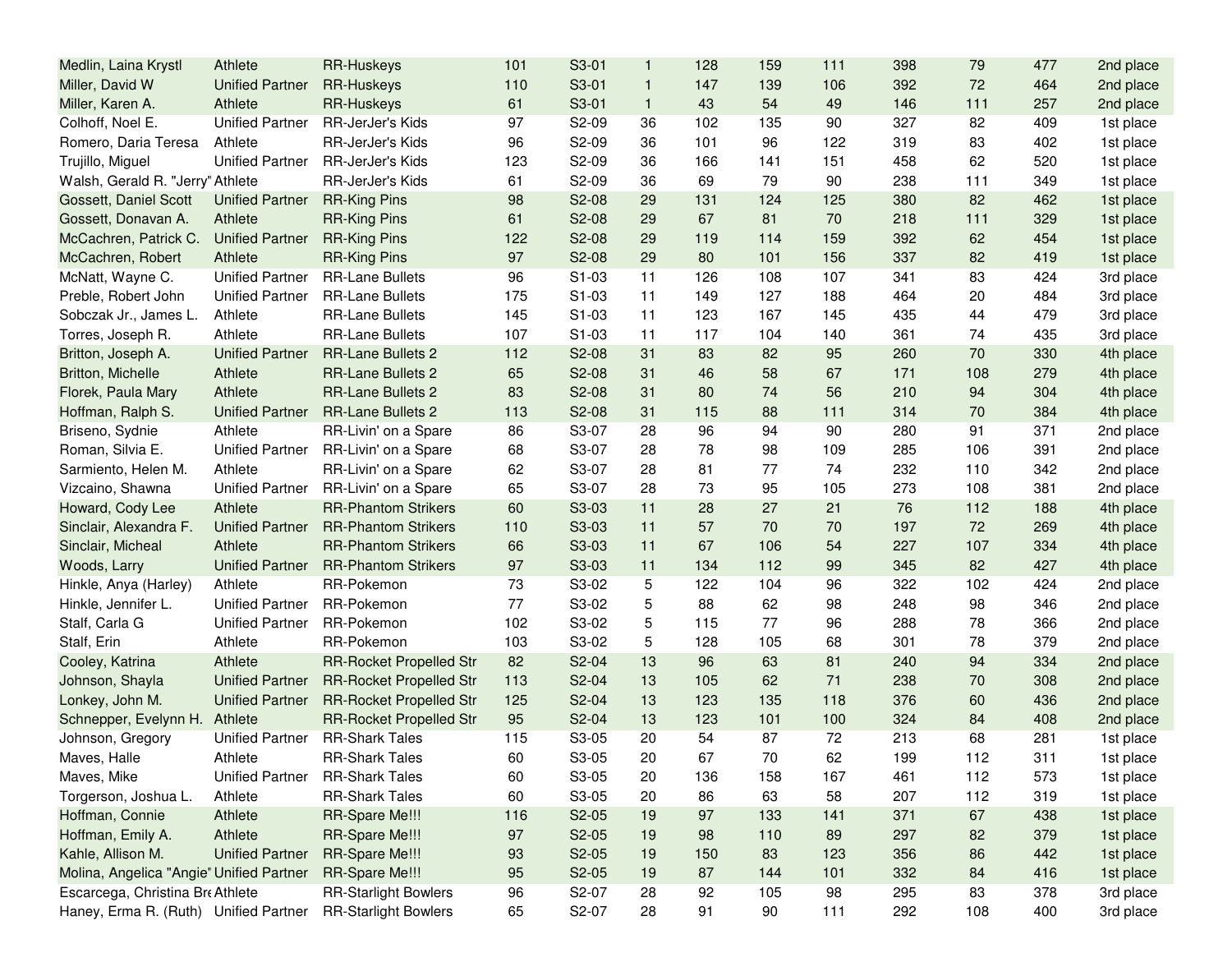| Hernandez, Jason M.                      | Athlete                | <b>RR-Starlight Bowlers</b>  | 81  | S2-07              | 28                        | 113 | 102 | 68  | 283 | 95  | 378 | 3rd place |
|------------------------------------------|------------------------|------------------------------|-----|--------------------|---------------------------|-----|-----|-----|-----|-----|-----|-----------|
| Sierra, Jose E.                          | <b>Unified Partner</b> | <b>RR-Starlight Bowlers</b>  | 137 | S2-07              | 28                        | 122 | 158 | 173 | 453 | 50  | 503 | 3rd place |
| Williams, Megan                          | Athlete                | <b>RR-Strikers</b>           | 60  | S3-08              | 32                        | 80  | 46  | 47  | 173 | 112 | 285 | 3rd place |
| Williams, Myra                           | <b>Unified Partner</b> | <b>RR-Strikers</b>           | 62  | S3-08              | 32                        | 89  | 54  | 100 | 243 | 110 | 353 | 3rd place |
| Wolleson, Brendan                        | <b>Unified Partner</b> | <b>RR-Strikers</b>           | 62  | S3-08              | 32                        | 140 | 98  | 93  | 331 | 110 | 441 | 3rd place |
| Wolleson, Jason                          | Athlete                | <b>RR-Strikers</b>           | 61  | S3-08              | 32                        | 79  | 41  | 32  | 152 | 111 | 263 | 3rd place |
| Dvorsky, Dereck                          | Athlete                | RR-Summit                    | 109 | S2-01              | 3                         | 101 | 93  | 123 | 317 | 73  | 390 | 2nd place |
| Fischer, Colin                           | <b>Unified Partner</b> | RR-Summit                    | 112 | S2-01              | 3                         | 127 | 167 | 166 | 460 | 70  | 530 | 2nd place |
| Fischer, Scott                           | Athlete                | <b>RR-Summit</b>             | 76  | S2-01              | 3                         | 72  | 54  | 55  | 181 | 99  | 280 | 2nd place |
| Lanphere, Daniel E                       | <b>Unified Partner</b> | RR-Summit                    | 136 | S2-01              | 3                         | 151 | 131 | 128 | 410 | 51  | 461 | 2nd place |
| Montoya, Charles                         | Athlete                | <b>RR-The Bowling Stones</b> | 114 | S2-02              | 6                         | 141 | 153 | 136 | 430 | 69  | 499 | 1st place |
| Reinhold, Karen Ann                      | <b>Unified Partner</b> | <b>RR-The Bowling Stones</b> | 111 | S2-02              | 6                         | 107 | 92  | 90  | 289 | 71  | 360 | 1st place |
| Reinhold, Stewart Arthur Unified Partner |                        | <b>RR-The Bowling Stones</b> | 110 | S2-02              | 6                         | 155 | 117 | 111 | 383 | 72  | 455 | 1st place |
| Sanchez, John                            | Athlete                | <b>RR-The Bowling Stones</b> | 94  | S2-02              | $\,6\,$                   | 119 | 103 | 78  | 300 | 85  | 385 | 1st place |
| Bresenio, Joanne                         | <b>Unified Partner</b> | <b>RR-The Possibles</b>      | 105 | S2-02              | 8                         | 120 | 99  | 90  | 309 | 76  | 385 | 3rd place |
| Briseno, Sydnie                          | Athlete                | <b>RR-The Possibles</b>      | 86  | S2-02              | 8                         | 103 | 82  | 94  | 279 | 91  | 370 | 3rd place |
| Gaskin, Kim                              | Athlete                | <b>RR-The Possibles</b>      | 103 | S2-02              | 8                         | 95  | 72  | 122 | 289 | 78  | 367 | 3rd place |
| Gaskin, Roger Dale                       | <b>Unified Partner</b> | <b>RR-The Possibles</b>      | 131 | S2-02              | 8                         | 165 | 147 | 175 | 487 | 55  | 542 | 3rd place |
| Broome, Alan                             | Athlete                | <b>RR-The Strikers</b>       | 86  | S2-01              | $\mathbf{1}$              | 102 | 88  | 106 | 296 | 91  | 387 | 2nd place |
| Glowacki, Richard Joser Athlete          |                        | <b>RR-The Strikers</b>       | 120 | S2-01              | $\mathbf{1}$              | 117 | 160 | 114 | 391 | 64  | 455 | 2nd place |
| Parkinson, Phil                          | <b>Unified Partner</b> | <b>RR-The Strikers</b>       | 124 | S2-01              | $\mathbf{1}$              | 115 | 109 | 130 | 354 | 61  | 415 | 2nd place |
| Preble, Alexnader                        | <b>Unified Partner</b> | <b>RR-The Strikers</b>       | 107 | S2-01              | $\mathbf{1}$              | 100 | 139 | 91  | 330 | 74  | 404 | 2nd place |
| Carlos, Patrick                          | Athlete                | SF-High Rollers              | 120 | $S1-01$            | $\overline{4}$            | 106 | 169 | 102 | 377 | 64  | 441 | 1st place |
| Sattell-Martin, Melody                   | Athlete                | SF-High Rollers              | 87  | $S1-01$            | 4                         | 70  | 70  | 70  | 210 | 90  | 300 | 1st place |
| Silva, Marcus                            | <b>Unified Partner</b> | SF-High Rollers              | 175 | $S1-01$            | 4                         | 203 | 171 | 176 | 550 | 20  | 570 | 1st place |
| Trevizo, Omar                            | <b>Unified Partner</b> | SF-High Rollers              | 184 | $S1-01$            | 4                         | 278 | 181 | 177 | 636 | 13  | 649 | 1st place |
| Hallock, Anthony (Tony) Athlete          |                        | <b>SF-Hotshots</b>           | 94  | $S1-05$            | 20                        | 100 | 112 | 104 | 316 | 85  | 401 | 1st place |
| Like, Chuck                              | Athlete                | SF-Hotshots                  | 130 | $S1-05$            | 20                        | 113 | 133 | 136 | 382 | 56  | 438 | 1st place |
| Like, Mary                               | <b>Unified Partner</b> | <b>SF-Hotshots</b>           | 92  | $S1-05$            | 20                        | 74  | 101 | 110 | 285 | 86  | 371 | 1st place |
| Romero, Magdalena (Ma Unified Partner    |                        | SF-Hotshots                  | 170 | $S1-05$            | 20                        | 146 | 184 | 174 | 504 | 24  | 528 | 1st place |
| Henry, Natalia                           | Athlete                | <b>SF-Pin Busters</b>        | 77  | S1-08              | 32                        | 101 | 73  | 78  | 252 | 98  | 350 | 3rd place |
| Herr, Veronica                           | Athlete                | SF-Pin Busters               | 66  | S1-08              | 32                        | 82  | 67  | 70  | 219 | 107 | 326 | 3rd place |
| Maryol, Vanessa                          | <b>Unified Partner</b> | <b>SF-Pin Busters</b>        | 158 | S1-08              | 32                        | 117 | 139 | 151 | 407 | 34  | 441 | 3rd place |
| Moldovanyi, Eva                          | <b>Unified Partner</b> | SF-Pin Busters               | 143 | S1-08              | 32                        | 112 | 113 | 90  | 315 | 46  | 361 | 3rd place |
| Gurule, Berna                            | <b>Unified Partner</b> | <b>SF-Pin Pals</b>           | 140 | S1-07              | 27                        | 112 | 112 | 112 | 336 | 48  | 384 | 3rd place |
| Lopez, Michael                           | Athlete                | <b>SF-Pin Pals</b>           | 70  | S1-07              | 27                        | 82  | 111 | 115 | 308 | 104 | 412 | 3rd place |
| Montoya, Dale                            | Athlete                | SF-Pin Pals                  | 96  | S <sub>1</sub> -07 | 27                        | 112 | 112 | 132 | 356 | 83  | 439 | 3rd place |
| Ortiz, Joe                               | <b>Unified Partner</b> | SF-Pin Pals                  | 165 | S1-07              | 27                        | 149 | 143 | 121 | 413 | 28  | 441 | 3rd place |
| Barela, Chris                            | <b>Unified Partner</b> | SF-Spare Us                  | 220 | S1-02              | 5                         | 175 | 215 | 191 | 581 | 0   | 581 | 2nd place |
| Barela, Dana                             | <b>Unified Partner</b> | SF-Spare Us                  | 170 | S1-02              | 5                         | 197 | 148 | 175 | 520 | 24  | 544 | 2nd place |
| Ferguson, Kerry                          | Athlete                | SF-Spare Us                  | 86  | S1-02              | 5                         | 77  | 101 | 76  | 254 | 91  | 345 | 2nd place |
| Oberle, Dawn                             | Athlete                | SF-Spare Us                  | 78  | S1-02              | 5                         | 99  | 109 | 75  | 283 | 98  | 381 | 2nd place |
| Barela, Stephanie                        | <b>Unified Partner</b> | <b>SF-Strike Express</b>     | 137 | $S1-01$            | 3                         | 191 | 160 | 148 | 499 | 50  | 549 | 1st place |
| Martinez, Leon                           | Athlete                | <b>SF-Strike Express</b>     | 141 | $S1-01$            | $\ensuremath{\mathsf{3}}$ | 132 | 160 | 136 | 428 | 47  | 475 | 1st place |
| Spindel, Seth                            | Athlete                | <b>SF-Strike Express</b>     | 109 | $S1-01$            | 3                         | 88  | 137 | 97  | 322 | 73  | 395 | 1st place |
|                                          |                        |                              |     |                    |                           |     |     |     |     |     |     |           |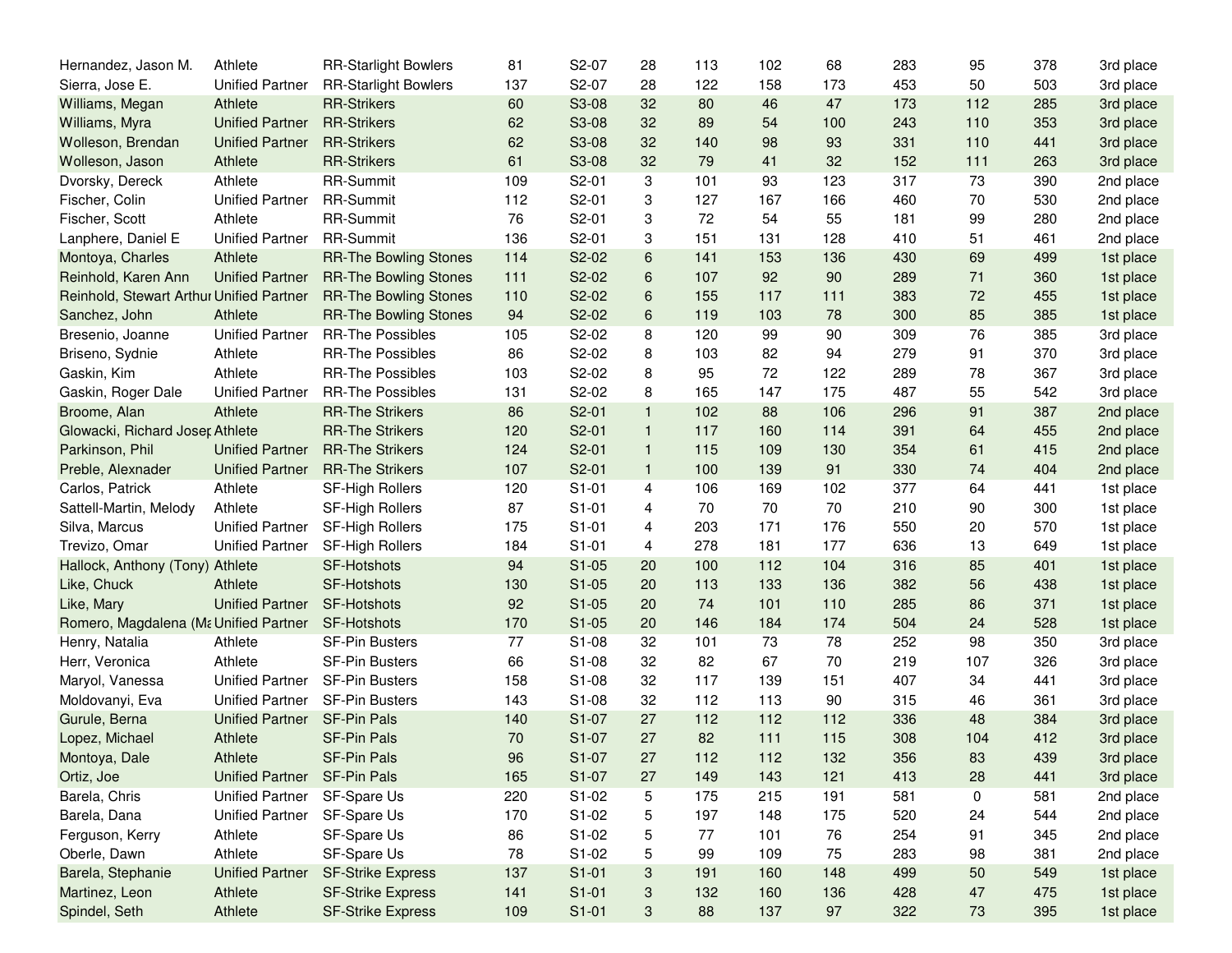| Roybal, Steven                  | <b>Unified Partner</b>      | <b>SF-Strike Express</b>   | 187 | $S1-01$            | 3  | 174 | 156 | 201 | 531 | 10 | 541 | 1st place |
|---------------------------------|-----------------------------|----------------------------|-----|--------------------|----|-----|-----|-----|-----|----|-----|-----------|
| Madrid, Mark                    | <b>Unified Partner</b>      | SF-Strike Zone             | 213 | S1-03              | 12 | 210 | 181 | 193 | 584 | 0  | 584 | 4th place |
| Madrid, Michelle                | <b>Unified Partner</b>      | SF-Strike Zone             | 125 | S1-03              | 12 | 102 | 83  | 89  | 274 | 60 | 334 | 4th place |
| McCann, Henry                   | Athlete                     | SF-Strike Zone             | 97  | $S1-03$            | 12 | 97  | 97  | 114 | 308 | 82 | 390 | 4th place |
| Story, Matthew                  | Athlete                     | <b>SF-Strike Zone</b>      | 84  | S1-03              | 12 | 90  | 105 | 104 | 299 | 93 | 392 | 4th place |
| Keil, Jennifer                  | Athlete                     | SP- Pairs and Spares       | 95  | S1-07              | 28 | 73  | 77  | 92  | 242 | 84 | 326 | 4th place |
| Lindberg, LuAnn D               | <b>Unified Partner</b>      | SP- Pairs and Spares       | 125 | S1-07              | 28 | 116 | 117 | 128 | 361 | 60 | 421 | 4th place |
| Pesikan, Paula Sue              | Athlete                     | SP- Pairs and Spares       | 115 | S1-07              | 28 | 103 | 105 | 81  | 289 | 68 | 357 | 4th place |
| Urquhart, Danny                 | <b>Unified Partner</b>      | SP- Pairs and Spares       | 120 | S1-07              | 28 | 82  | 114 | 86  | 282 | 64 | 346 | 4th place |
| Amador, Betty J                 | <b>Unified Partner</b>      | SP-Alley-Ooops!            | 105 | S2-03              | 9  | 74  | 121 | 80  | 275 | 76 | 351 | 4th place |
| Amador, Rebecca A.              | Athlete                     | SP-Alley-Ooops!            | 105 | S2-03              | 9  | 102 | 109 | 133 | 344 | 76 | 420 | 4th place |
| Hernandez, Adelina (Ca Athlete  |                             | SP-Alley-Ooops!            | 100 | S2-03              | 9  | 99  | 89  | 78  | 266 | 80 | 346 | 4th place |
| Hernandez, Carlos               | <b>Unified Partner</b>      | SP-Alley-Ooops!            | 110 | S2-03              | 9  | 91  | 82  | 125 | 298 | 72 | 370 | 4th place |
| Baird, Christian                | Athlete                     | <b>SP-Bowling Stones</b>   | 125 | S1-08              | 31 | 110 | 106 | 100 | 316 | 60 | 376 | 4th place |
| Baird, Greg                     | <b>Unified Partner</b>      | <b>SP-Bowling Stones</b>   | 135 | S1-08              | 31 | 120 | 98  | 111 | 329 | 52 | 381 | 4th place |
| Fernandez, Jose Luis            | Athlete                     | <b>SP-Bowling Stones</b>   | 80  | S1-08              | 31 | 54  | 79  | 63  | 196 | 96 | 292 | 4th place |
| Ruiz, Jose F.                   | <b>Unified Partner</b>      | <b>SP-Bowling Stones</b>   | 110 | S1-08              | 31 | 92  | 86  | 66  | 244 | 72 | 316 | 4th place |
| Colbert, Antonio                | <b>Unified Partner</b>      | <b>SP-Gutter Riders</b>    | 95  | S1-09              | 33 | 53  | 67  | 83  | 203 | 84 | 287 | 4th place |
| Maxwell, Wesley                 | <b>Unified Partner</b>      | <b>SP-Gutter Riders</b>    | 130 | S1-09              | 33 | 206 | 139 | 158 | 503 | 56 | 559 | 4th place |
| Peterson, Richard               | Athlete                     | <b>SP-Gutter Riders</b>    | 120 | S1-09              | 33 | 76  | 68  | 50  | 194 | 64 | 258 | 4th place |
| Wilson, Isaiah                  | Athlete                     | <b>SP-Gutter Riders</b>    | 102 | S1-09              | 33 | 47  | 62  | 84  | 193 | 78 | 271 | 4th place |
| Espinda, Jean                   | <b>Unified Partner</b>      | SP-Kool Jams               | 160 | S1-06              | 21 | 190 | 182 | 151 | 523 | 32 | 555 | 2nd place |
| Martinez, Shane W.              | Athlete                     | SP-Kool Jams               | 105 | S1-06              | 21 | 41  | 85  | 96  | 222 | 76 | 298 | 2nd place |
| McTernan, Stephen               | Athlete                     | <b>SP-Kool Jams</b>        | 105 | S1-06              | 21 | 95  | 132 | 126 | 353 | 76 | 429 | 2nd place |
| Prebble, Mary                   | <b>Unified Partner</b>      | SP-Kool Jams               | 110 | S1-06              | 21 | 112 | 111 | 135 | 358 | 72 | 430 | 2nd place |
| Colon, Larry                    | <b>Unified Partner</b>      | SP-Lane Surfers            | 187 | S1-04              | 15 | 152 | 139 | 171 | 462 | 10 | 472 | 4th place |
| Harrison, Donald Eugen Athlete  |                             | <b>SP-Lane Surfers</b>     | 90  | S1-04              | 15 | 73  | 94  | 89  | 256 | 88 | 344 | 4th place |
| Robinson, Mark D.               | <b>Unified Partner</b>      | SP-Lane Surfers            | 105 | S1-04              | 15 | 141 | 79  | 110 | 330 | 76 | 406 | 4th place |
| Trice, Matthew                  | Athlete                     | SP-Lane Surfers            | 120 | S1-04              | 15 | 102 | 89  | 138 | 329 | 64 | 393 | 4th place |
| Patton, Kendal (Ken) G. Athlete |                             | <b>SP-Phantom Strikers</b> | 120 | S1-06              | 22 | 127 | 105 | 128 | 360 | 64 | 424 | 4th place |
| Pesikan, Jon                    | Athlete                     | <b>SP-Phantom Strikers</b> | 115 | S1-06              | 22 | 109 | 114 | 133 | 356 | 68 | 424 | 4th place |
| Robinson, Shannon G.            | <b>Unified Partner</b>      | <b>SP-Phantom Strikers</b> | 120 | S1-06              | 22 | 128 | 109 | 115 | 352 | 64 | 416 | 4th place |
| Robinson, Xavier J.             | <b>Unified Partner</b>      | <b>SP-Phantom Strikers</b> | 125 | S1-06              | 22 | 114 | 106 | 102 | 322 | 60 | 382 | 4th place |
| Grant, Myron                    | <b>Unified Partner</b>      | SP-Pinguins                | 160 | S1-04              | 13 | 168 | 107 | 208 | 483 | 32 | 515 | 3rd place |
| Hedrick, George                 | Athlete                     | SP-Pinguins                | 80  | S1-04              | 13 | 71  | 60  | 50  | 181 | 96 | 277 | 3rd place |
| Hines, Alton R.                 | Athlete                     | SP-Pinguins                | 103 | S1-04              | 13 | 101 | 108 | 88  | 297 | 78 | 375 | 3rd place |
| Novak, Jim                      | Unified Partner SP-Pinguins |                            | 170 | S <sub>1</sub> -04 | 13 | 182 | 169 | 158 | 509 | 24 | 533 | 3rd place |
| Bullard, Jonathan               | Athlete                     | SP-Pin-Slayers             | 85  | S2-06              | 22 | 70  | 56  | 56  | 182 | 92 | 274 | 4th place |
| Lucero, Jeanette                | <b>Unified Partner</b>      | SP-Pin-Slayers             | 102 | S2-06              | 22 | 99  | 103 | 90  | 292 | 78 | 370 | 4th place |
| Monaghan, Colleen               | Athlete                     | SP-Pin-Slayers             | 105 | S2-06              | 22 | 88  | 87  | 76  | 251 | 76 | 327 | 4th place |
| Wilson, Makayla                 | <b>Unified Partner</b>      | SP-Pin-Slayers             | 95  | S2-06              | 22 | 87  | 97  | 93  | 277 | 84 | 361 | 4th place |
| Escudero, Natividad             | <b>Unified Partner</b>      | SP-Rock-n-Bowlers          | 110 | S2-01              | 4  | 83  | 89  | 114 | 286 | 72 | 358 | 3rd place |
| Escudero, Rafael                | <b>Unified Partner</b>      | SP-Rock-n-Bowlers          | 110 | S2-01              | 4  | 113 | 94  | 113 | 320 | 72 | 392 | 3rd place |
| Senasack, Stephanie             | Athlete                     | SP-Rock-n-Bowlers          | 90  | S2-01              | 4  | 77  | 63  | 67  | 207 | 88 | 295 | 3rd place |
| Treible, Robert                 | Athlete                     | SP-Rock-n-Bowlers          | 120 | S2-01              | 4  | 84  | 100 | 80  | 264 | 64 | 328 | 3rd place |